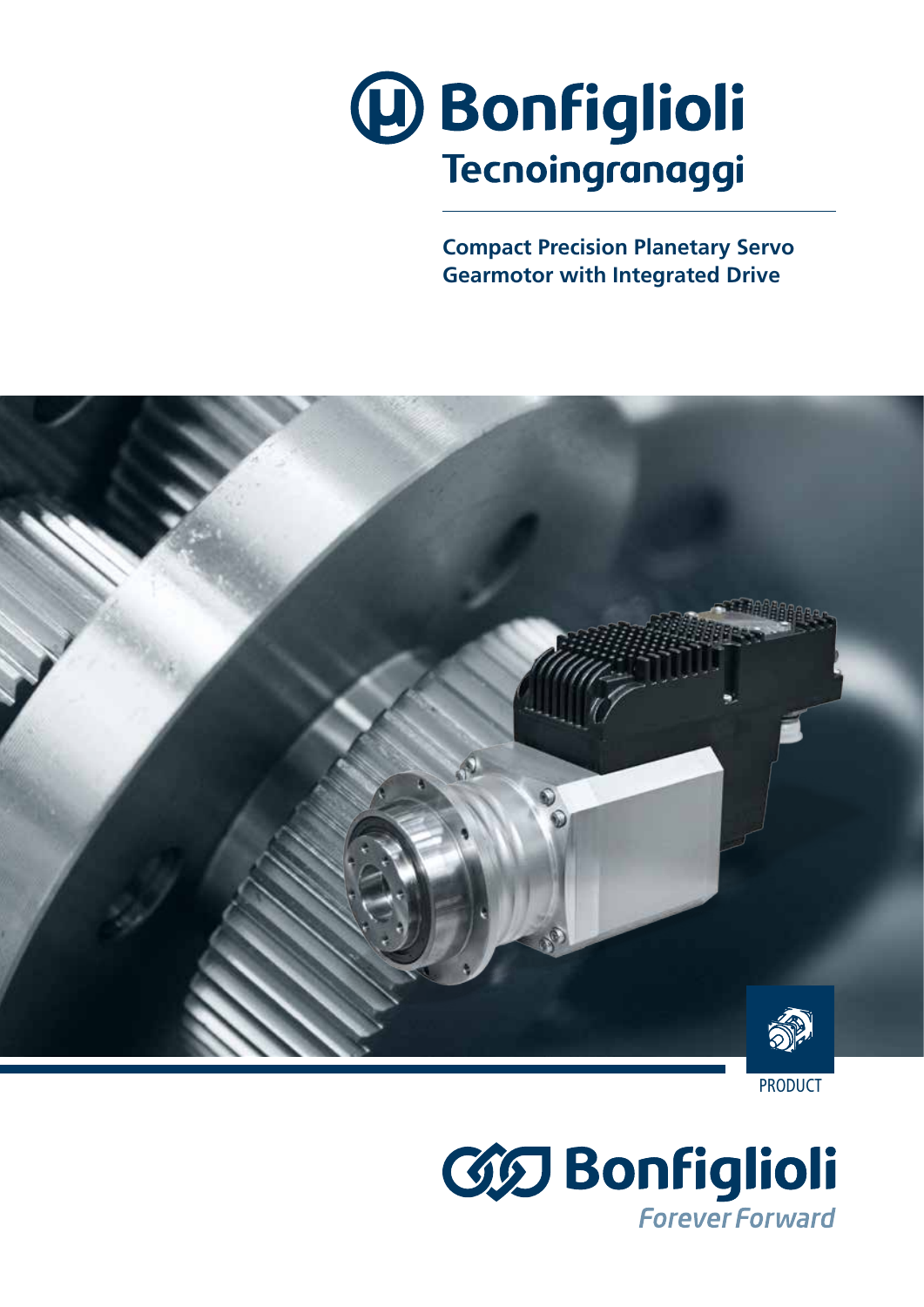# Intelligent Mechatronic Solution – Tailored to Your Applications

This decentralized intelligent mechatronic solution is the expression of a complete integration and synergy between drive, motor and gear technology.

Ideally suited to multi-axis applications where several motors are mounted in close proximity on the machine. Bonfiglioli Intelligent Mechatronic Solutions allow a decentralized approach for motion control.

The drive system can be controlled by a master through EtherCAT® or CANopen® interface or work in stand-alone mode for applications that do not require strict synchronism of all axes.

Integrated solutions are suitable not only for packaging, handling, filling, bottling and capping machines but can be used wherever the decentralized drive control and highest compactness is a special requirement of the application.

#### **Features:**

- Integrated Motion Functions: Interpolated Mode, Positioning, CAMprofile
- STO Safe Torque Off Function
- Output Torque: 8 ... 800 Nm
- Input Motor Speed: 3000 rpm
- Designed for Continuous Duty and Intermittent Operation
- Additional Inertia Feature
- Electromechanical Holding Brake
- Equipped with Single Turn and Multi Turn Absolute Encoders
- IP65 Protection for Rugged Applications

Benefit from years of experience and our highly skilled staff: Bonfiglioli will help you to develop a solution that is tailored to your needs.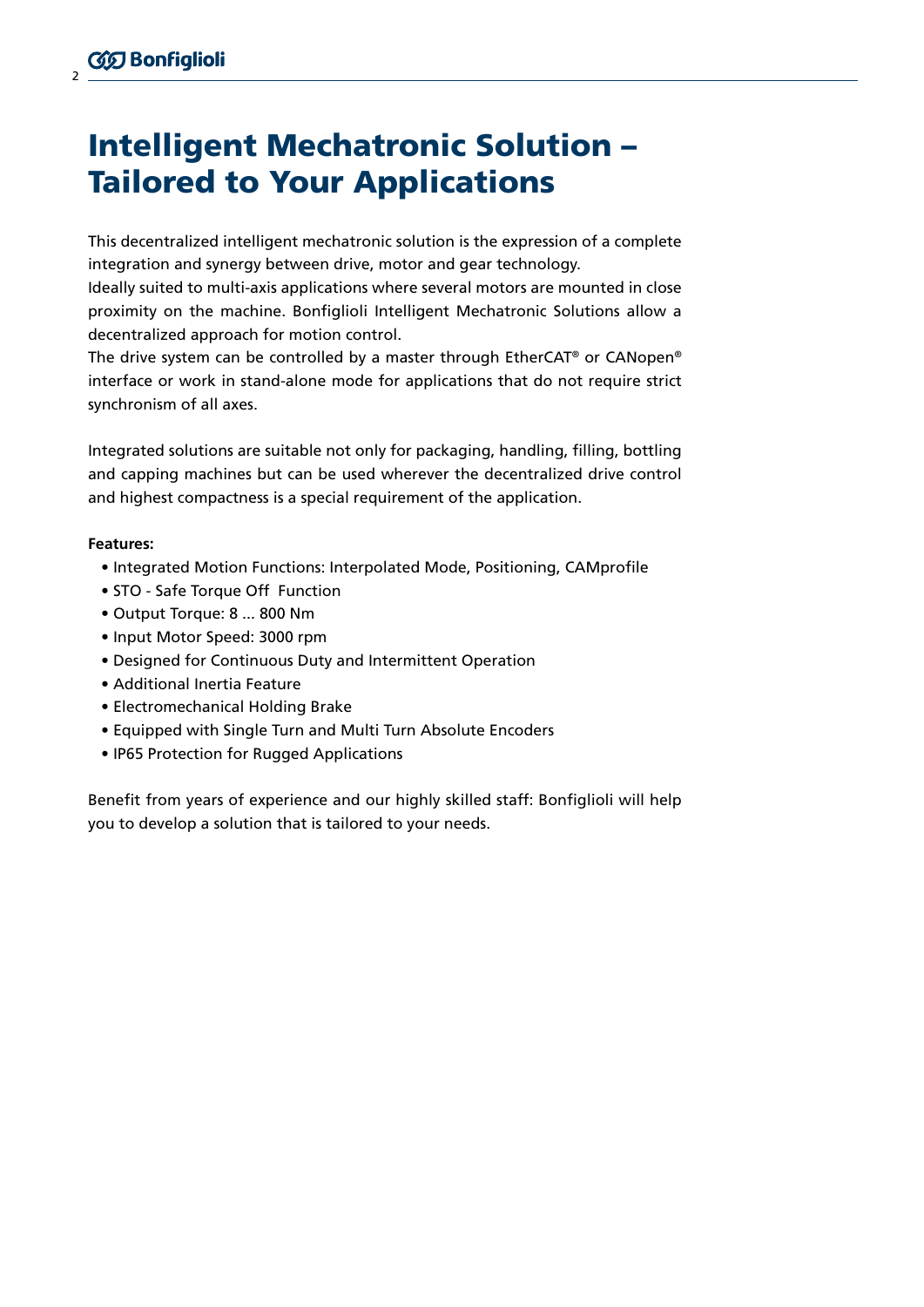### POWERFUL & PRECISE

- High power density
- Nominal torque up to 800 Nm
- Peak torque up to 1200 Nm
- Backlash lower than 3 arcmin
- 1 and 2 stages

#### COMPACT DESIGN

- Highest integration
- Space saving solution
- High thermal dissipation capability

#### HIGH DYNAMIC

• High acceleration and high cycle rates

3

**60 Bonfiglioli** 

- High torsional stiffness
- Reduced inertia

### HIGH EFFICIENCY

- IE5 solution due to brushless technology and drive control
- Less power loss through reduction of input bearings and radial shaft seal

#### WIDE FLEXIBILITY

- Single turn and multi turn absolute encoders
- Thermal protection by PTC / KTY
- Brake & inertia flywheel option
- UL motor certification

## HIGH RELIABILITY

- Robust solution
- Optimized combination
- Parts 100% inspected & tested
- More than 60 years of engineering expertise